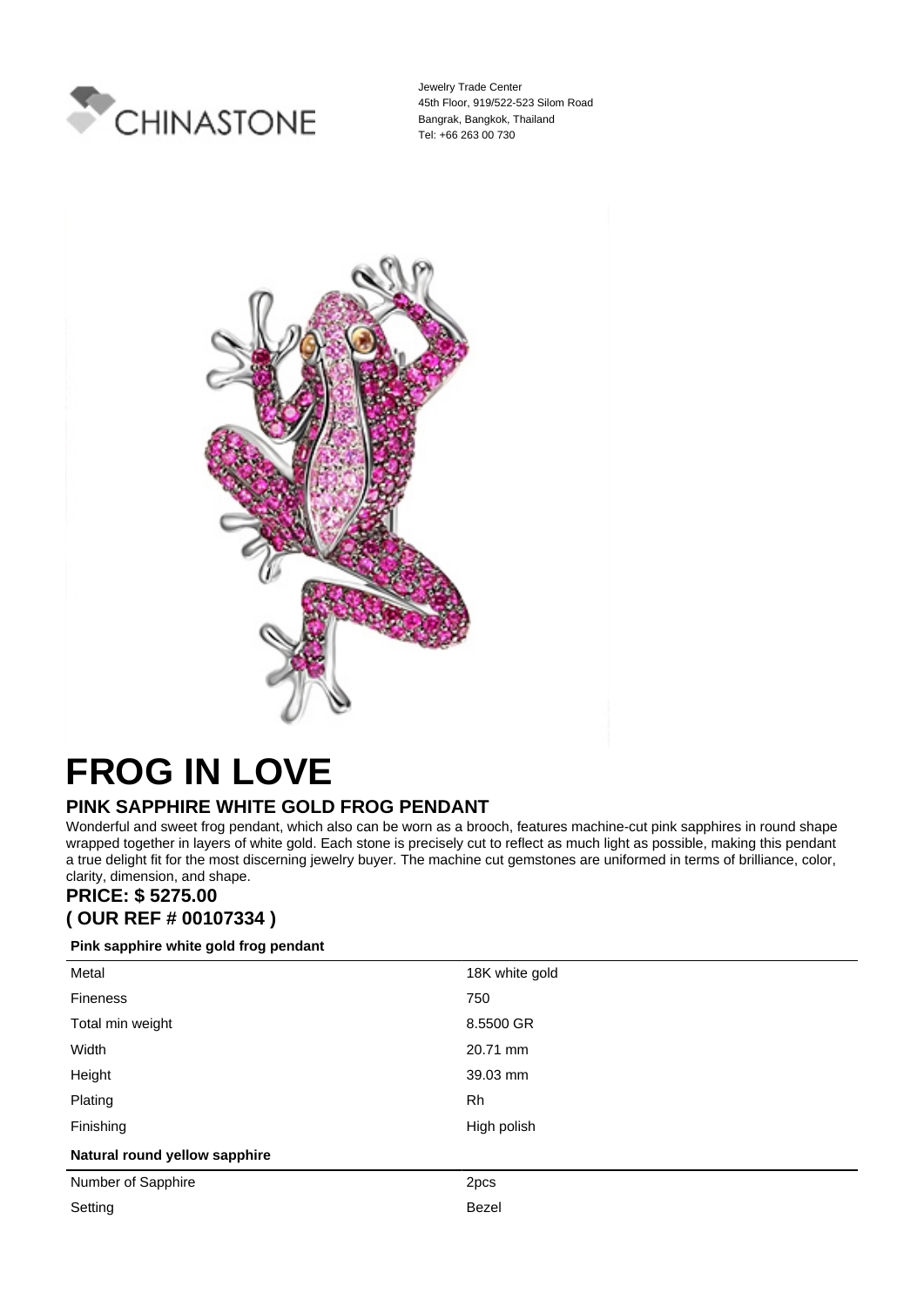| Shape                       | Round                                                |
|-----------------------------|------------------------------------------------------|
| Total min weight            | 0.1100 CTS                                           |
| Size                        | 2mm - 2mm - 1.3mm                                    |
| Color                       | Y 2/2 (very light yellow [brownish])                 |
| Cut style                   | <b>Brilliant</b>                                     |
| Clarity                     | Eye clean                                            |
| Enhancement                 | E (Normally enhanced)                                |
| Treatment                   | U (Diffusion)                                        |
| Natural round pink sapphire |                                                      |
| Number of Sapphire          | 3pcs                                                 |
| Setting                     | Pave                                                 |
| Shape                       | Round                                                |
| Total min weight            | 0.0300 CTS                                           |
| Size                        | 1.2mm - 1.2mm - 0.78mm                               |
| Color                       | slpR 4/3 (medium light slightly purplish red [pink]) |
| Cut style                   | <b>Brilliant</b>                                     |
| Clarity                     | Eye clean                                            |
| Enhancement                 | E (Normally enhanced)                                |
| Treatment                   | H (Heating)                                          |
| Natural round pink sapphire |                                                      |
| Number of Sapphire          | 4pcs                                                 |
| Setting                     | Pave                                                 |
| Shape                       | Round                                                |
| Total min weight            | 0.0470 CTS                                           |
| Size                        | 1.3mm - 1.3mm - 0.84mm                               |
| Color                       | slpR 4/3 (medium light slightly purplish red [pink]) |
| Cut style                   | <b>Brilliant</b>                                     |
| Clarity                     | Eye clean                                            |
| Enhancement                 | E (Normally enhanced)                                |
| Treatment                   | H (Heating)                                          |
| Natural round pink sapphire |                                                      |
| Number of Sapphire          | 15pcs                                                |
| Setting                     | Pave                                                 |
| Shape                       | Round                                                |
| Total min weight            | 0.2180 CTS                                           |
| Size                        | 1.4mm - 1.4mm - 0.91mm                               |
| Color                       | slpR 4/3 (medium light slightly purplish red [pink]) |
| Cut style                   | <b>Brilliant</b>                                     |
| Clarity                     | Eye clean                                            |
| Enhancement                 | E (Normally enhanced)                                |
| Treatment                   | H (Heating)                                          |
| Natural round pink sapphire |                                                      |
| Number of Sapphire          | 8pcs                                                 |
| Setting                     | Pave                                                 |
| Shape                       | Round                                                |
|                             |                                                      |